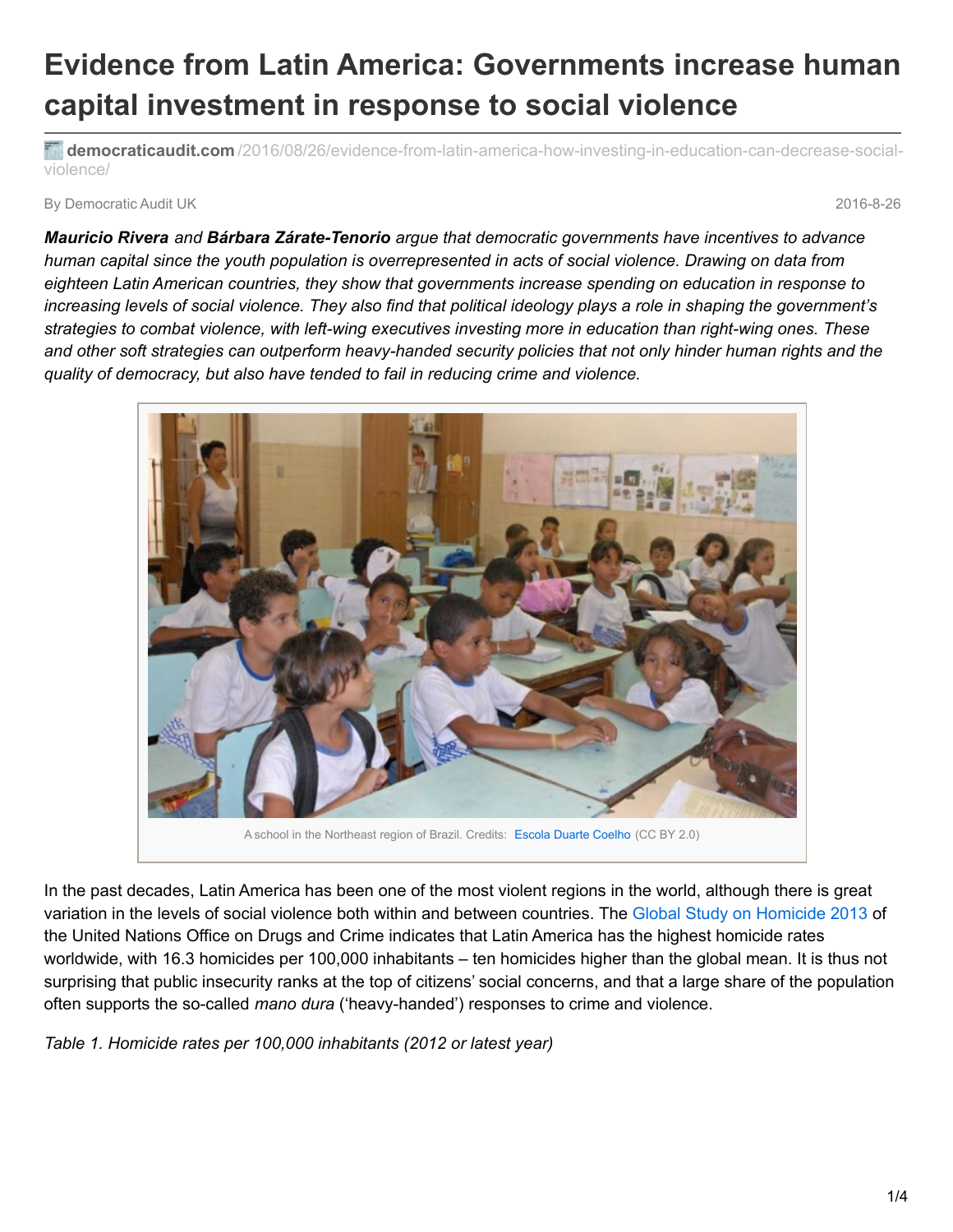| Region        | Homicide rates |
|---------------|----------------|
| Latin America | 16.3           |
| Africa        | 12.5           |
| Global        | 6.2            |
| Oceania       | 3.0            |
| Europe        | 3.0            |
| Asia          | 2.9            |

Many scholars and NGOs have been concerned with the nature and effectiveness of the coercive responses that democratically elected governments implement to maintain order and guarantee citizen security. Academic and non-academic assessments on this topic tend to emphasize that elected governments in Latin America resort to a variety of coercive tactics against criminality, ranging from law enforcement policies that increase the number of police personnel, support training of judicial actors and the security apparatus, and increase the severity of punishment, to heavy-handed policies that promote discretionary actions, violations of due process rights and participation by the military in policing activities.Source: *Global Study on Homicide 2013 (UNODC 2014)*

In a [recent](http://onlinelibrary.wiley.com/doi/10.1111/1475-6765.12139/abstract) study, we analyze if national governments from the region exclusively employ coercive strategies against crime, or if they resort to alternative strategies beyond law enforcement and *mano dura*. Specifically, we analyze whether and under what conditions governments employ alternative non-coercive strategies against crime. The main idea driving our analysis is that elected governments have incentives to advance human capital, given that the youth population – particularly male – is generally overrepresented in acts of crime and social violence. Put in a different way, political authorities are often aware that young males are the main perpetrators of social violence, and thus expect that efforts to improve human capital formation can decrease actors' likelihood to participate in criminal activities.

Using data on homicide rates and education spending as a percentage of GDP for eighteen countries (1990 – 2007), as well as taking into account potential issues of reverse causality, we found that governments increase education expenditures in response to increasing levels of social violence, suggesting that non-coercive strategies are also employed to improve citizens' security. A key finding in our study is that political ideology plays an important role in shaping governments' strategies to fight crime and violence. We show that the effect of homicide rates on education spending becomes stronger when a left executive is in power. Similarly, this result holds when we consider the vote share for leftist parties in the lower house of the legislature (see Figure 1).

Figure 1. Marginal effect of homicide rates on education spending at different values of executive's ideology (top panel). Marginal effect of homicide rates on education spending at different values of the percentage of votes for *leftist parties in the lower house of the legislature. Ideology scores from Baker and [Greene](http://spot.colorado.edu/~bakerab/Latin American Left).*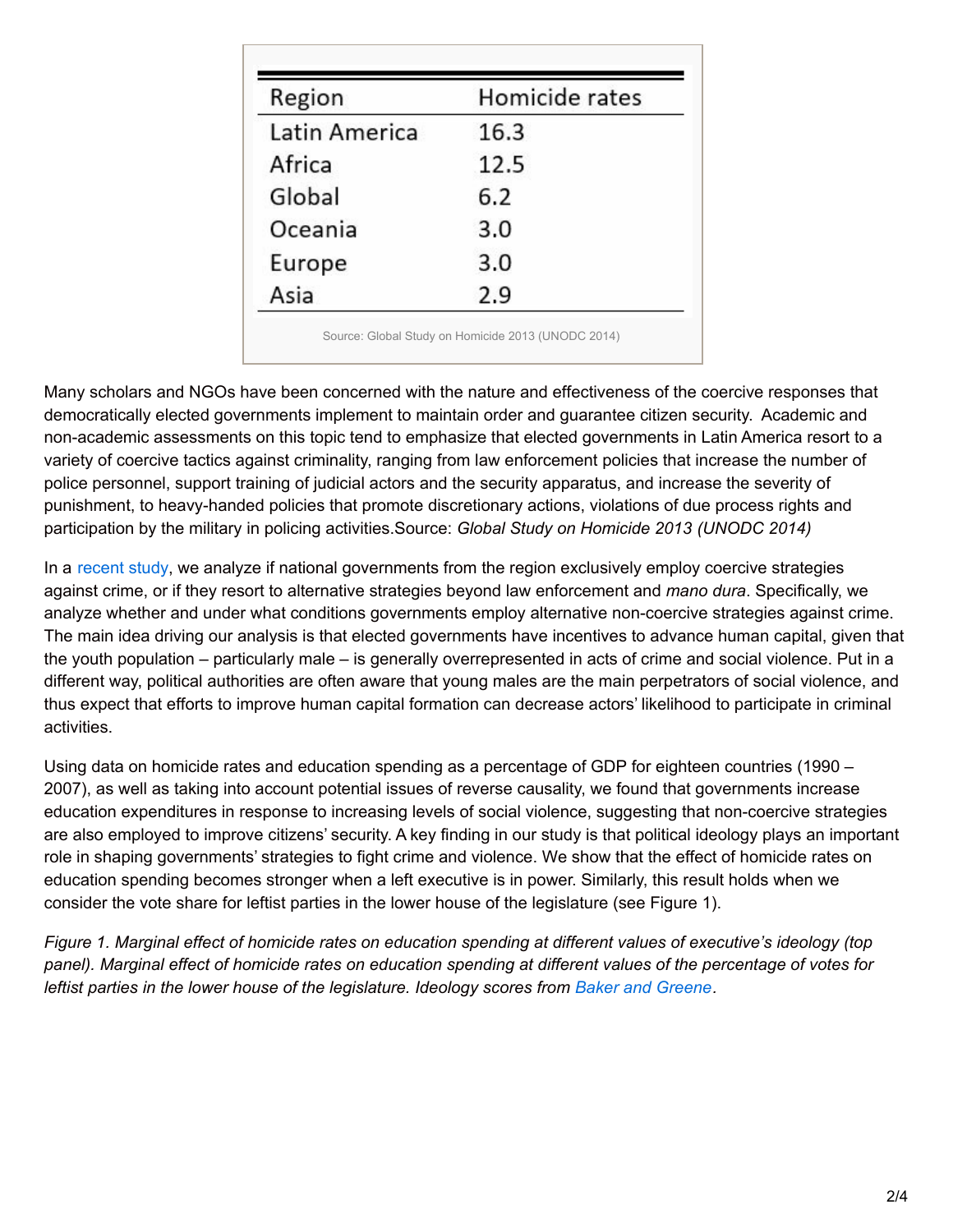

The findings of this study provide a few glimmers of hope. Recently, Rivera has [shown](http://jpr.sagepub.com/content/53/1/84) that states' efforts to increase school enrolment can help reduce violence in Latin America. As such, non-coercive anti-crime strategies that endorse higher investment in education can contribute to reduce criminality and improve public safety. In the medium- and long-run these kind of "soft" policies against crime are likely to be more effective than heavy-handed policies that not only hinder human rights respect and the quality of democracy, but also tend to fail in reducing crime and violence. The study also finds that government efforts towards strengthening the judicial system tend to improve public security. This suggests that mixing government tactics (i.e. improving the educational system and